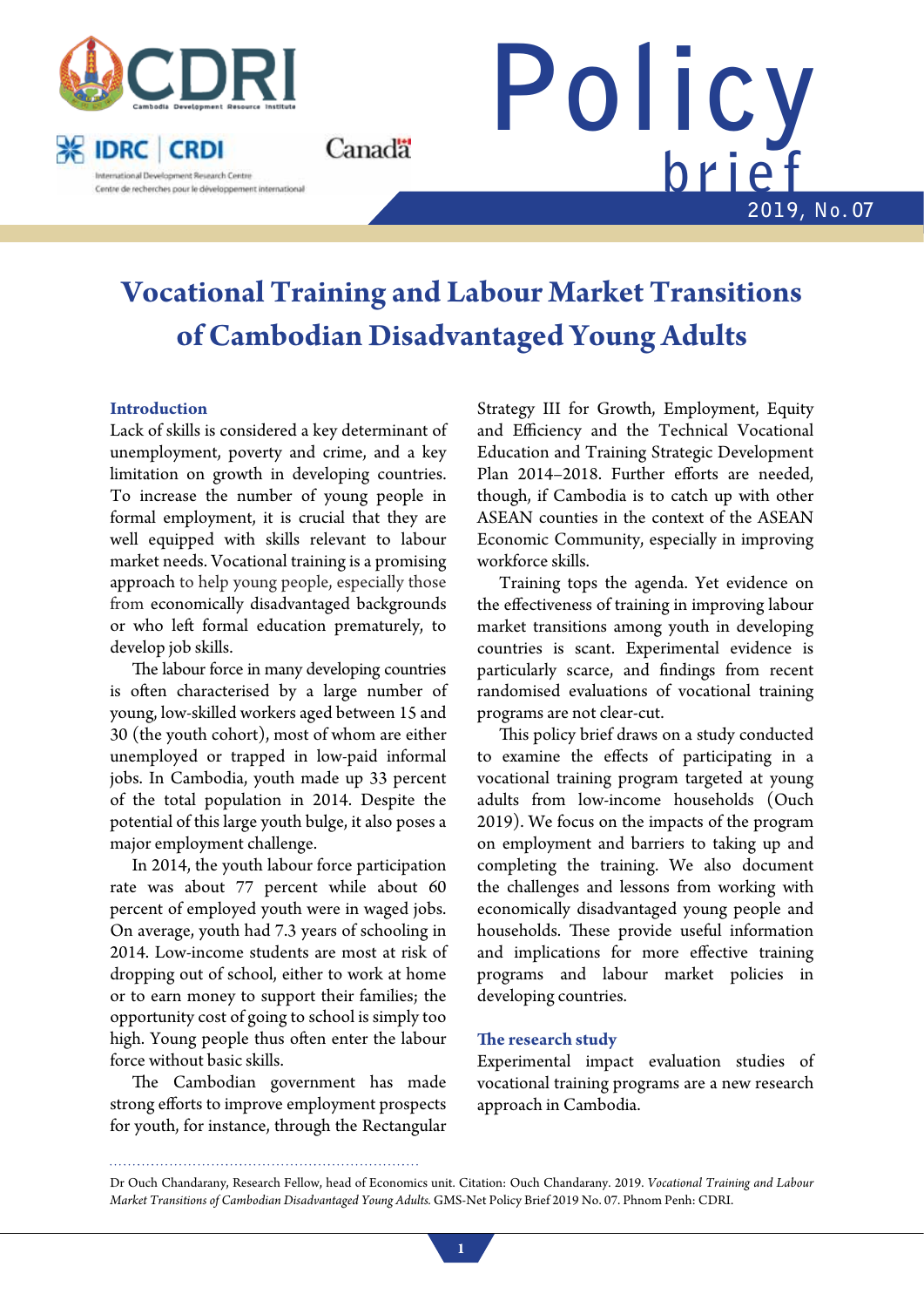#### *The intervention*

The intervention in this study was to provide two months of training in housekeeping. It targeted economically disadvantaged youth aged 15–30 residing in slums in nine of 12 districts in Phnom Penh, able to read and write and willing to participate in the training. Housekeeping was selected because there is a demand for it in tourism, it enables low-educated individuals to participate and suits both men and women. Designed and implemented in collaboration with Pour un Sourire d'Enfant (*PSE),1 the training course* consisted of 180 hours of classroom lectures and 180 hours of practice sessions. Classes ran from Monday to Friday from 7:00 am to noon and from 2:00 pm to 5:00 pm, and on Saturday from 7:00 am to noon. The training course ran four times between June and September 2016. Participants in all four rounds had the same teachers, curriculum and learning environment.

Participants received a uniform, lunch, study materials and 3.5 kg of rice per week, but no stipend. PSE offered a free shuttle bus service for those who lived along its bus routes, though students in rounds 3 and 4 received a transport allowance of USD1 per attendance.<sup>2</sup> Those who completed the program received a certificate from PSE.

### *Recruitment and treatment assignment*

The program advertisement was distributed to households and posted in prime locations in the target areas for about three weeks before the training started. A total of 231 individuals registered for the training. In each round, those registered were randomly assigned in 70:30 proportion to treatment and control groups; 162 participants were assigned to the treatment group and 69 to the control group.

## *Data collection*

We conducted two surveys. Baseline data was collected from 181 participants (120 treatment, 61 control) either before the beginning of each course or during the first week of classes. The follow-up survey, carried out five months after the end of training, involved 125 participants (69 percent of the total baseline sample). The attrition rate of 31 percent is comparable to attrition rates from similar impact evaluations in other developing countries. Attrition did not bias the findings and baseline characteristics did not influence attrition.

#### *Baseline comparisons*

Statistical tests are conducted to assess baseline comparability, that is, to observe whether the means of demographic characteristics and labour market outcomes are significantly different between treatment and control groups. Column 4 in Table 1 shows that the measured characteristics of participants in the treatment and control groups are virtually identical, except for marital status. Marital status difference is controlled for in regression analysis.

#### *Estimating the effects of the training program*

We combine baseline and follow-up data to estimate the impact of offering the program (intent-to-treat effects) on employment outcomes. Then we use an instrumental variable two-stage least squares approach, where the random assignment to training is used as an instrument for training attended, to identify the effects of attending the program (treatment-ontreated effects).

### **Results**

## *The effects of offering the training*

The program has no significant effect on employment, hours worked or earnings (column 1 in Table 2). Being assigned to the treatment group increases the likelihood of being employed by around 8 percentage points and hours worked by about 3 hours, relative to the control group. However, the differences are not significantly different from zero. Participants in the treatment group earn about KHR50,000 (USD12.5) per month less than those in the control group, but the difference is also not significantly different from zero. It is likely that those in the control

<sup>&</sup>lt;sup>1</sup> PSE is a non-government organisation working with underprivileged children and is one of the most well-known vocational training institutes in Cambodia.

<sup>&</sup>lt;sup>2</sup> The transport allowance was given to participants in rounds 3 and 4 because of the high absence rates in rounds 1 and 2 and because most students in rounds 3 and 4 lived far from PSE's training centre in areas not served by its shuttle bus. Training tuition fees were paid by this project.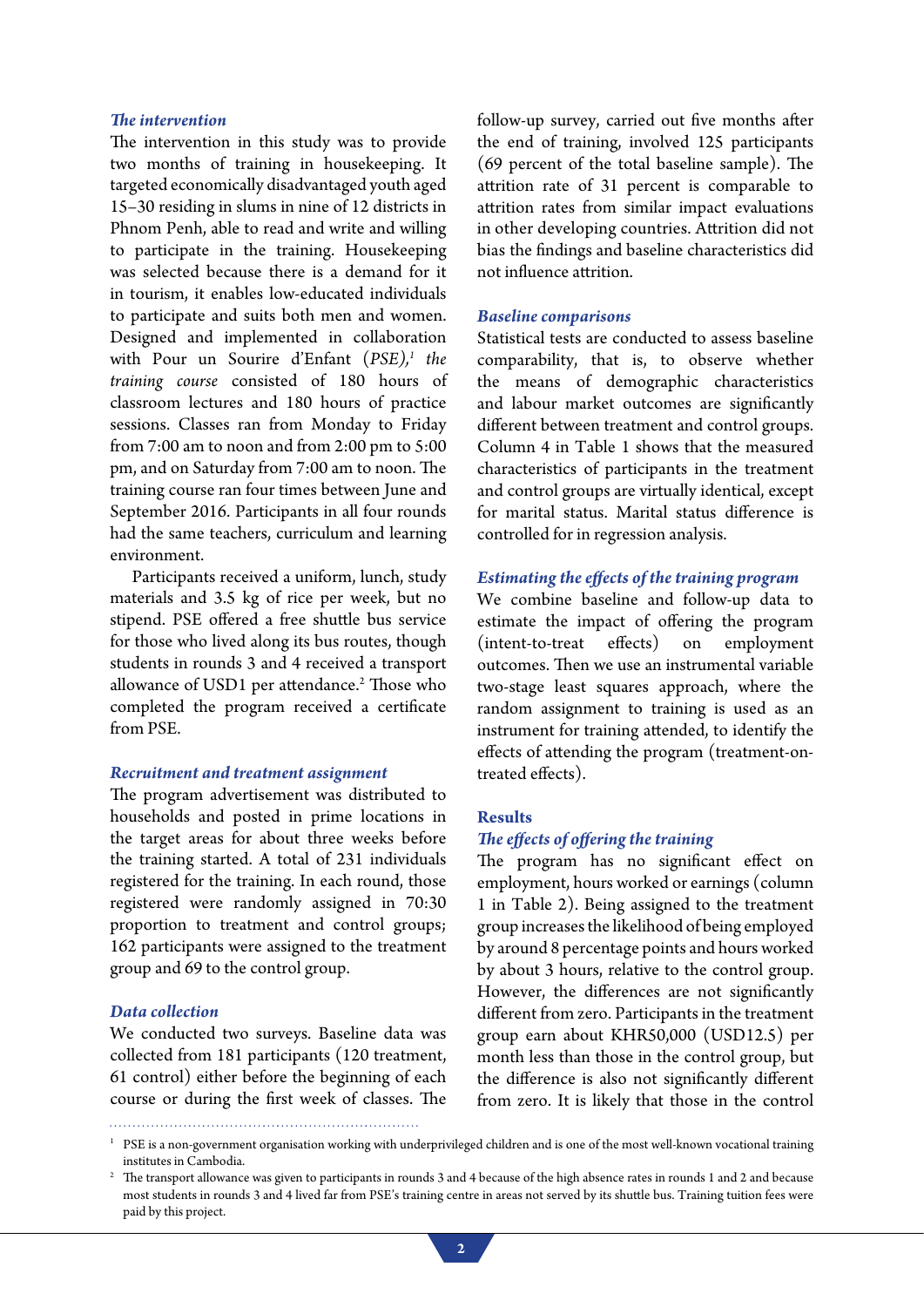group had more time to look for work while those in the treatment group underwent training.

## *The effects of attending the training*

Attending the training increases the likelihood of getting employment, including the likelihood of obtaining waged employment and being self-employed, and hours worked. Nevertheless, the impacts are not statistically significant. Training has an insignificant negative impact on monthly earnings.

# *Barriers to taking up and completing the training*

There was a high dropout rate in this study, so we tracked program dropouts in the follow-up survey to explore the reasons behind that. The main reasons reported were: family obligations (31.9 percent), no transport to the training institute (23.4 percent), found work (17.0 percent), no monetary incentive to participate in the training (8.5 percent), lost interest in/dissatisfied with training (6.4 percent), and others including sickness and migration (12.8 percent).

#### **Some lessons**

We identified several challenges and learned some useful lessons from this randomised control trial, particularly from the experience of working with disadvantaged youth.

- • Some prospective trainees were reluctant to lose daily earnings (e.g. from collecting garbage and selling it) despite the potential to earn a higher income in the long term. Some young people also migrated to other provinces for short-term and temporary jobs both during and after training.
- Travel to the training centre was another barrier preventing disadvantaged young people from accessing skills training.
- • Some young people's lack of life and work experience led to absenteeism and lack of responsibility when they were recruited after

| Table 1: Baseline characteristics of participants before |  |
|----------------------------------------------------------|--|
| the intervention                                         |  |

|                                       | <b>Total Sample Treatment</b> |                      | Control              | <b>Difference</b> |  |
|---------------------------------------|-------------------------------|----------------------|----------------------|-------------------|--|
|                                       | (1)                           | (2)                  | (3)                  | $(4 = 2 - 3)$     |  |
| <b>Basic characteristics</b>          |                               |                      |                      |                   |  |
| Age                                   | 20.86                         | 20.70                | 21.20                | $-0.49$           |  |
|                                       | $\lceil 3.63 \rceil$          | $[3.73]$             | $[3.43]$             | (0.69)            |  |
| Male $(=1)$                           | 0.58                          | 0.61                 | 0.51                 | 0.09              |  |
|                                       | $\lceil 0.50 \rceil$          | $[0.49]$             | $\lceil 0.51 \rceil$ | (0.09)            |  |
| Education<br>(years)                  | 7.39                          | 7.49                 | 7.20                 | 0.29              |  |
|                                       | $[3.15]$                      | $[2.96]$             | $[3.54]$             | (0.60)            |  |
| Married $(=1)$                        | 0.24                          | 0.17                 | 0.39                 | $-0.22**$         |  |
|                                       | $\lceil 0.43 \rceil$          | $\lceil 0.37 \rceil$ | $\lceil 0.49 \rceil$ | (0.08)            |  |
| Work experience<br>(months)           | 8.97                          | 8.41                 | 10.12                | $-1.71$           |  |
|                                       | $[20.81]$                     | $[22.33]$            | $[17.49]$            | (3.98)            |  |
| Training<br>experience $(=1)$         | 0.22                          | 0.23                 | 0.20                 | 0.03              |  |
|                                       | $\lceil 0.41 \rceil$          | $\lceil 0.42 \rceil$ | $\lceil 0.40 \rceil$ | (0.08)            |  |
| Labour market outcomes                |                               |                      |                      |                   |  |
| Employed                              | 0.25                          | 0.23                 | 0.29                 | $-0.07$           |  |
|                                       | $\lceil 0.43 \rceil$          | $\lceil 0.42 \rceil$ | $\lceil 0.46 \rceil$ | (0.08)            |  |
| Full-time/casual<br>employment        | 0.19                          | 0.18                 | 0.22                 | $-0.04$           |  |
|                                       | $\lceil 0.40 \rceil$          | $\lceil 0.39 \rceil$ | $\lceil 0.42 \rceil$ | (0.08)            |  |
| Self-employment                       | 0.06                          | 0.05                 | 0.07                 | $-0.03$           |  |
|                                       | $\lceil 0.23 \rceil$          | $\lceil 0.21 \rceil$ | $\lceil 0.26 \rceil$ | (0.04)            |  |
| Hours worked                          | 10.31                         | 9.48                 | 12.02                | $-2.55$           |  |
|                                       | $[19.38]$                     | $[19.08]$            | $[20.13]$            | (3.70)            |  |
| Monthly earnings<br>$(0000$ riels $)$ | 11.86                         | 11.58                | 12.44                | $-0.86$           |  |
|                                       | $[22.25]$                     | $[23.06]$            | $[20.76]$            | (4.26)            |  |
| Observations                          | 125                           | 84                   | 41                   |                   |  |

Notes: The primary outcome of interest is whether individuals are employed. We also observe other measures of labour market outcomes, including employment status, hours worked and monthly earnings. Employment status includes dummy variables "full-time/ casual employment" and "self-employment" that take the value 1 if the characteristics are true and 0 otherwise. The variable "hours worked" indicates the number of hours worked in the last week, and "monthly earnings (0000 riels)" the total earnings in the last month. We impute zero for hours worked and monthly earnings if a participant reported being unemployed, an unpaid family worker, housewife/househusband or student. Standard deviation reported in brackets and standard errors in parentheses. Sample are individuals interviewed at both baseline and follow-up surveys. \*\* significant at 5%.

> completing the training. Disadvantaged youth also seemed unwilling to spend time or put much effort into searching for jobs.

- Training institutes or centres play a vital role in helping young people complete training successfully and in monitoring their progress during and after training.
- Although the training program and training providers are important aspects of good training outcomes, the significance of participants' family background should